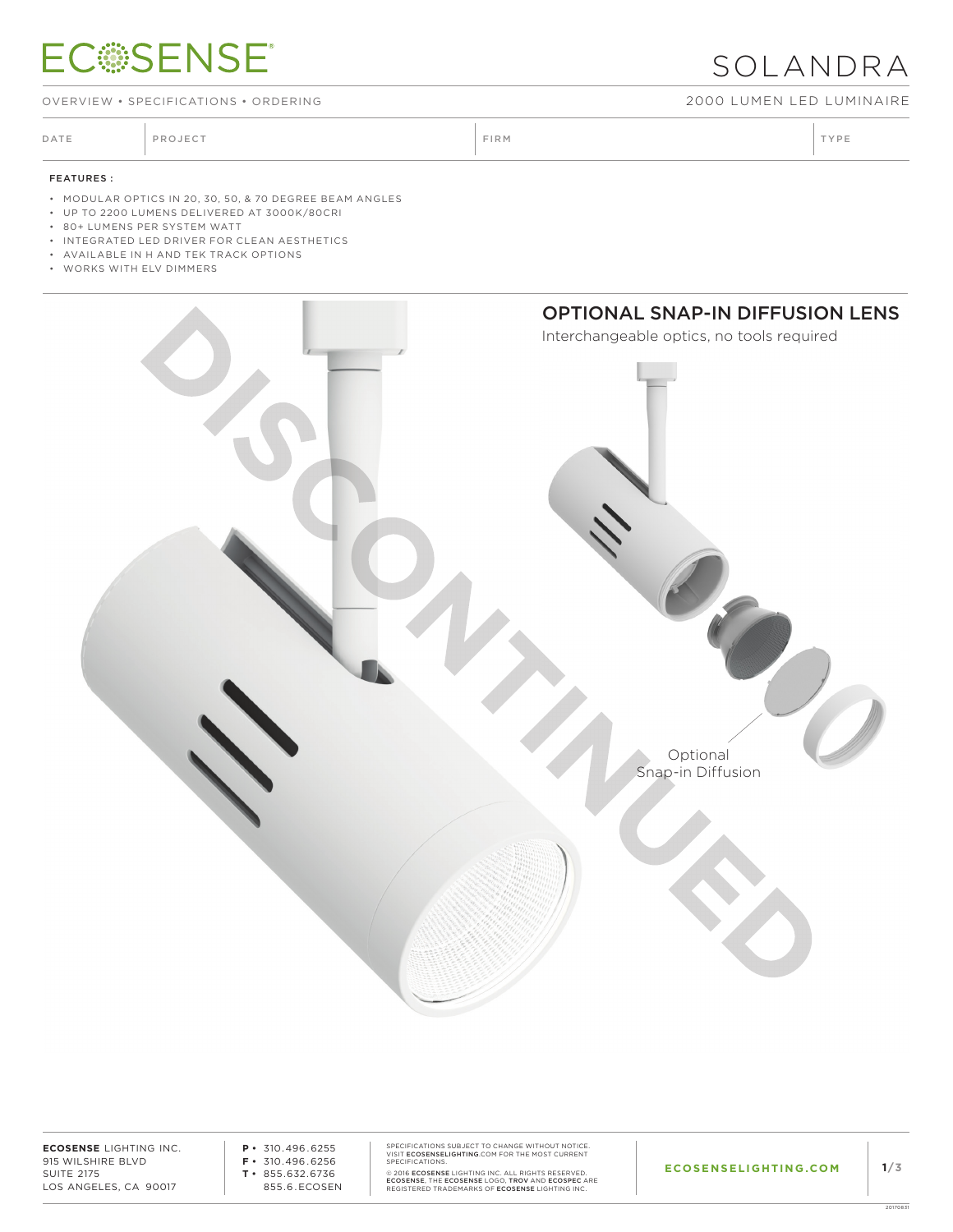# **ECSSENSE®**

## SOLANDRA

OVERVIEW • SPECIFICATIONS • ORDERING 2000 LUMEN LED LUMINAIRE

| DATE                                                 | PROJECT |                                                                                                                                                                          |                                                                       | <b>FIRM</b>             |  |  |  |  |
|------------------------------------------------------|---------|--------------------------------------------------------------------------------------------------------------------------------------------------------------------------|-----------------------------------------------------------------------|-------------------------|--|--|--|--|
| <b>COLOR TEMPERATURE</b>                             |         | 2700K* / 3000K* / 3500K* / 4000K**<br>*available in 93+ CRI **available in 90+ CRI                                                                                       |                                                                       |                         |  |  |  |  |
| <b>MODULAR OPTICS</b>                                |         |                                                                                                                                                                          | INTERCHAGEABLE OPTIC FOR 20° / 30° / 50° / 70° BEAM ANGLE OPTIONS     |                         |  |  |  |  |
| OUTPUT AT 3000K/80CRI                                |         | <b>BEAM ANGLE</b>                                                                                                                                                        | <b>CBCP</b>                                                           | <b>DELIVERED LUMENS</b> |  |  |  |  |
|                                                      |         | 20                                                                                                                                                                       | 8364                                                                  | 2209                    |  |  |  |  |
|                                                      |         | 30                                                                                                                                                                       | 4298                                                                  | 2269                    |  |  |  |  |
|                                                      |         | 50                                                                                                                                                                       | 2857                                                                  | 2249                    |  |  |  |  |
|                                                      |         | 70                                                                                                                                                                       | 1641                                                                  | 2187                    |  |  |  |  |
| <b>ELECTRICAL</b>                                    |         | <b>SYSTEM WATTS</b><br><b>INPUT VOLTAGE</b>                                                                                                                              | 27.5W                                                                 | 120V Standard           |  |  |  |  |
| <b>DIMMING</b>                                       |         | <b>WORKS WITH ELV DIMMERS</b>                                                                                                                                            |                                                                       |                         |  |  |  |  |
| <b>ADJUSTABLE</b>                                    |         |                                                                                                                                                                          | 360° HORIZONTAL COVERAGE, 85° OF VERTICAL AIMING                      |                         |  |  |  |  |
| <b>ACCESSORIES</b>                                   |         | OPTIONAL SNAP IN DIFFUSION #OPI-SOL-DF. FOR COLORED LENSES, SHAPING LENSES, & HONEYCOMB HEX LOUVER<br>- ORDER ACCESSORY AND ADDITIONAL ACCESSORY HOLDER #ACC-SOL-HLR-73. |                                                                       |                         |  |  |  |  |
| <b>FINISH</b>                                        |         | WHITE OR BLACK POWDERCOAT                                                                                                                                                |                                                                       |                         |  |  |  |  |
| <b>RATED LIFE</b>                                    |         | 50,000 HOURS AT 70% LUMEN MAINTENANCE                                                                                                                                    |                                                                       |                         |  |  |  |  |
| <b>TRACK SYSTEM</b>                                  |         |                                                                                                                                                                          | ECOSENSE LINE VOLTAGE H TRACK OR GLOBAL 2 CIRCUIT/2 NEUTRAL TEK TRACK |                         |  |  |  |  |
| <b>FIXTURE RATING &amp;</b><br><b>CERTIFICATIONS</b> |         | ETL FOR USA AND CANADA<br>FOR INDOOR USE ONLY                                                                                                                            |                                                                       |                         |  |  |  |  |
| WARRANTY                                             |         | 5 YEARS                                                                                                                                                                  |                                                                       |                         |  |  |  |  |



**ECOSENSE** LIGHTING INC. 915 WILSHIRE BLVD SUITE 2175 LOS ANGELES, CA 90017

**P •** 310.496.6255 **F •** 310.496.6256 **T •** 855.632.6736 855.6.ECOSEN SPECIFICATIONS SUBJECT TO CHANGE WITHOUT NOTICE.<br>VISIT **ECOSENSELIGHTING**.COM FOR THE MOST CURRENT<br>SPECIFICATIONS.

© 2016 **ECOSENSE** LIGHTING INC. ALL RIGHTS RESERVED.<br>**ECOSENSE, T**HE **ECOSENSE L**OGO**, TROV** AND E**COSPEC** ARE<br>REGISTERED TRADEMARKS OF **ECOSENSE** LIGHTING INC.